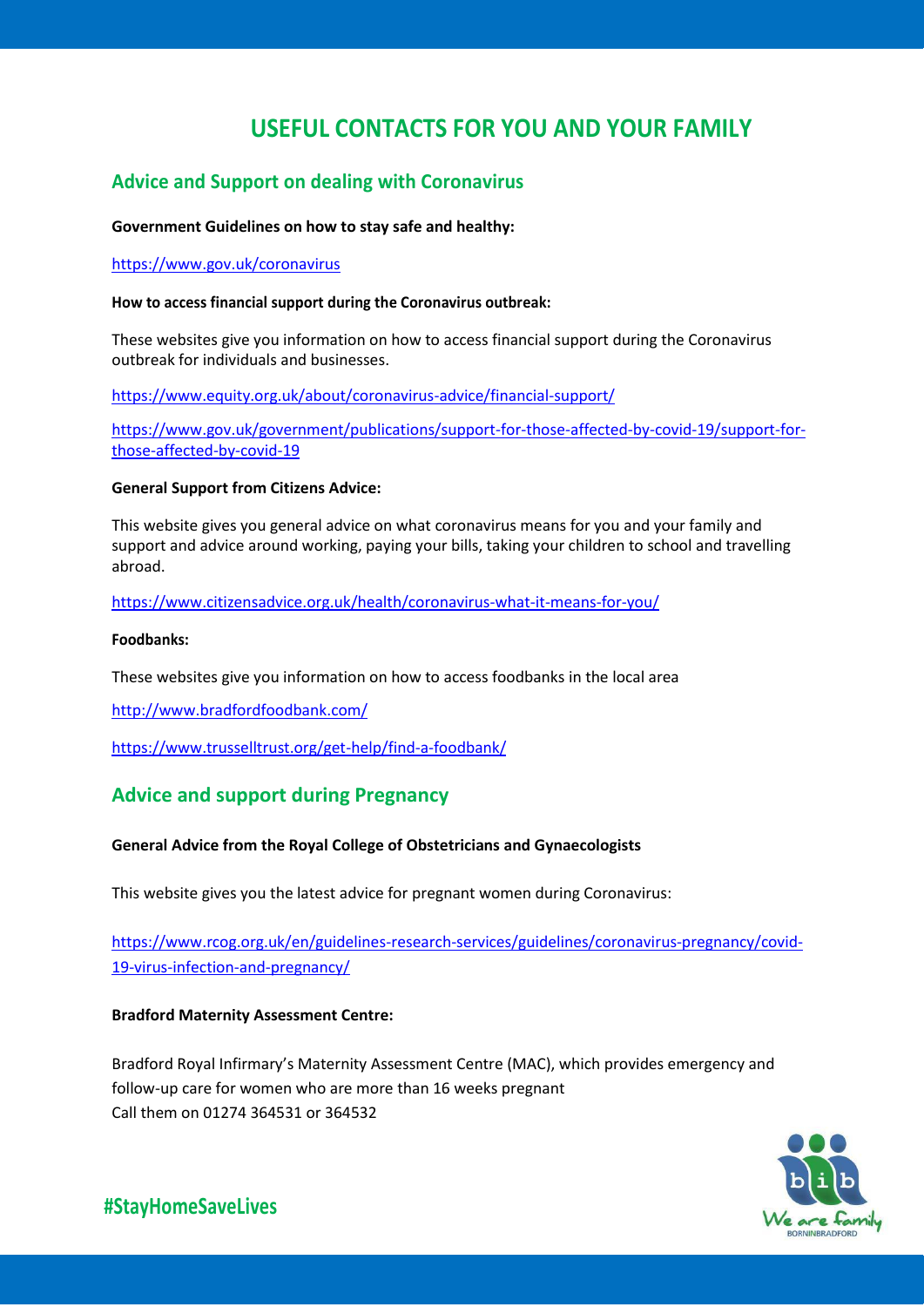#### **Your midwife**

They will be able to provide help and advice during your pregnancy.

# **Advice and Support for after you have had your baby**

# **The National Childbirth Trust**

This website gives you information on information on pregnancy, labour and birth and life as a parent

#### <https://www.nct.org.uk/>

# **Better Start Bradford**

This website provides information on a range of free projects for pregnant women and families with babies and children aged under four

#### <https://www.betterstartbradford.org.uk/>

#### **Support for Mothers and Babies**

This website gives you links to lots of different organisations that can support you during your pregnancy and after your baby is born:

<https://www.bradford.gov.uk/your-community/welcome-to-bradford/mothers-and-babies/>

### **Your Health Visitor**

They will be able to provide help and advice after you have had your baby

### **Perinatal Mental Health Service**

This website gives advice on where to get support for women who are currently experiencing severe mental health problems or have experienced these in the past

<https://www.bdct.nhs.uk/services/specialist-mother-baby-mental-health-service/>

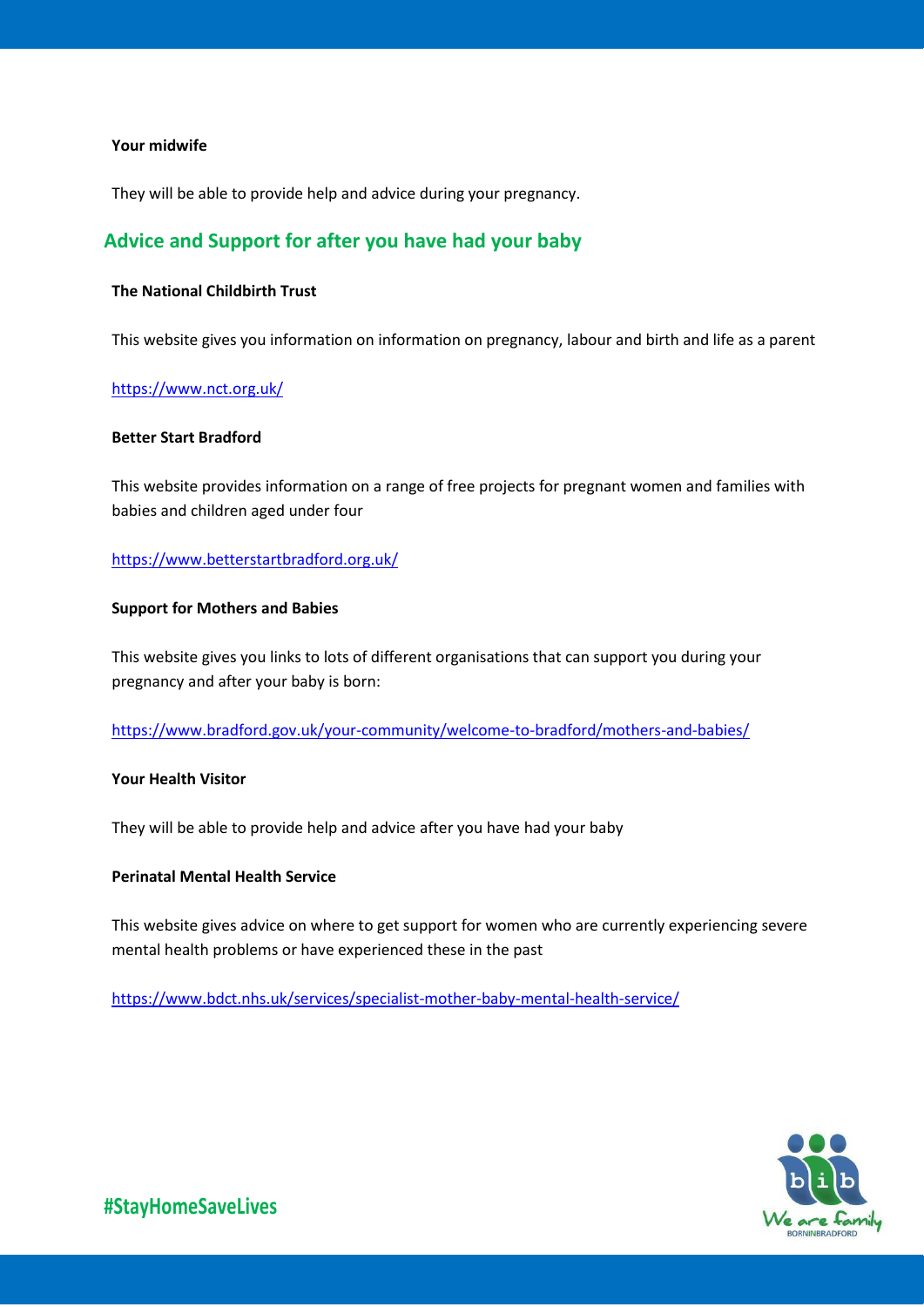# **Maternity leaflets**

Maternity leaflets to help expectant mums look after themselves and their baby during pregnancy, planning the birth, information for parents of newborns and illnesses in newborns during the coronavirus pandemic have been translated into a number languages – Arabic, Bengali, Cantonese, French, Gujarati, Mandarin, Polish, Portuguese, Punjabi and Urdu.

<https://www.england.nhs.uk/coronavirus/publication/maternity-leaflets/>

# **Mental Health Support**

#### **Mental Health and Coronavirus**

Specific advice on how to look after your mental health during the coronavirus outbreak

[https://www.mentalhealth.org.uk/publications/looking-after-your-mental-health-during](https://www.mentalhealth.org.uk/publications/looking-after-your-mental-health-during-coronavirus-outbreak)[coronavirus-outbreak](https://www.mentalhealth.org.uk/publications/looking-after-your-mental-health-during-coronavirus-outbreak)

#### **First Response 01274 221181**

First Response is a service that supports people experiencing a mental health crisis in Bradford, Airedale and Wharfedale. You can contact them direct 24 hours a day, 7 days a week. You don't need an appointment and you don't need a referral. You do not have to have used any mental health services before

#### **Your GP**

They will be able to provide help and advice. Your GP can also provide access to appropriate specialist services and local organisations.

#### **Mental Health in Bradford: Wellbeing Guide**

The website helps you find out more about mental health, different problems that people experience and where to access help and support. The service directory lists over two hundred services, mostly within the Bradford and Airedale district, which may be able to help.

### [www.mentalhealthinbradford.nhs.uk](http://www.mentalhealthinbradford.nhs.uk/)

#### **The Samaritans**

The Samaritans provide a confidential service for people in despair and who feel suicidal. Call free on 116 123

#### [www.samaritans.org.uk](http://www.samaritans.org.uk/)

**Mind**

Mental health charity providing information, support, local groups and an online chatroom. 0300 123 3393

[www.mind.org.uk](http://www.mind.org.uk/)



**#StayHomeSaveLives**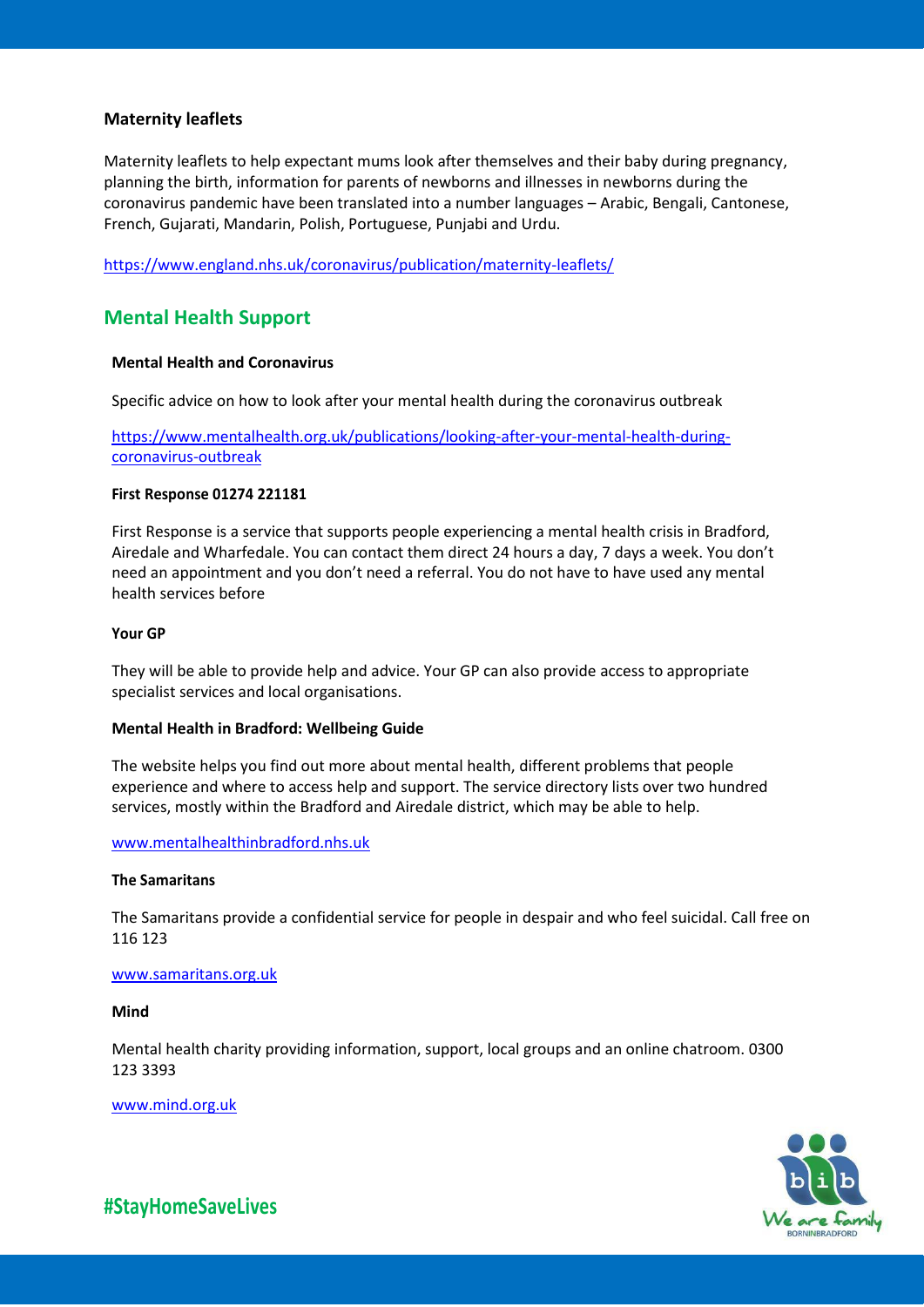# **Domestic Abuse Support**

# **National Domestic Violence Helpline**

Provides an information service and access to 24-hour emergency refuge accommodation.

0808 2000 247

#### **Domestic abuse support**

Provides information on local and national support services for those experiencing domestic abuse

<https://www.bradford.gov.uk/your-community/domestic-abuse/help-and-support/>

# **General Health Advice**

## **Bradford and Airedale GPs**

Information on how to access GPs

https://www.nhs.uk/service-search/find-a-gp

#### **Emergency Health Advice**

NHS 111 - if you have an urgent health need that cannot wait until your GP practice opens, call 111. NHS 111 makes it easier for you to access local health services and is a free of charge number which is available 24 hours a day, 7 days a week. When you call 111, you will be assessed by a trained nurse or professional advisor. They will be able to give advice and information and will direct you to the local service that can help you best. For more information about NHS 111: <https://www.nhs.uk/using-the-nhs/nhs-services/urgent-and-emergency-care/nhs-111/>

If you think someone is seriously ill or injured and you believe that their life is at risk, call 999 or visit your local accident and emergency (A&E) department. If the situation is not life threatening but you need help fast, please call NHS 111.

# **Support for Children's Learning**

Resources and advice and support for children's learning from Primary School to Post 16+

<https://www.bbc.co.uk/bitesize>

Creative and entertaining activities and resources for children

<https://www.visitbradford.com/daysin.aspx>

Follow the Born in Bradford Social Media for more updates:

Facebook- Born in Bradford



**#StayHomeSaveLives**